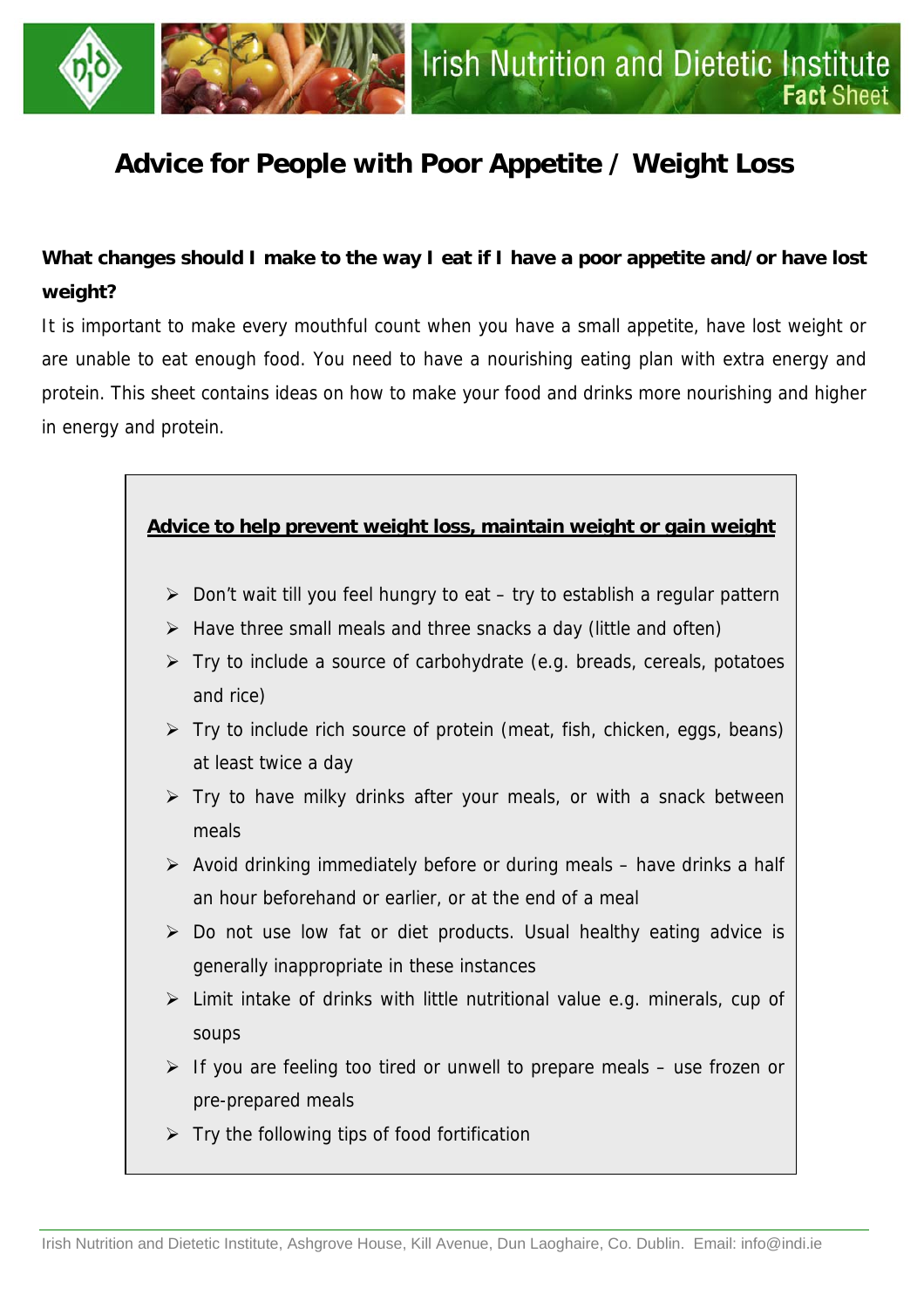

## **How can I make the food I eat higher in energy and protein to prevent further weight loss?**

Food Fortification is the key ingredient. By adding certain nutrients to your food, in this case energy and protein, you can make your meals extra nourishing. Remember to focus on the foods you usually like. Here are some ideas for ways you can fortify food.

## **Making food more nourishing**

**Fortified milk: Add** 4tbsp milk powder e.g. 'Marvel' or 'Milk Made' added to one pint/approx 500mls of milk. This can then be used as usual in drinks, on cereals, in sauces and puddings.

- $\triangleright$  Make coffee, hot chocolate, soups and jelly with fortified milk instead of water
- $\triangleright$  Add extra full fat spread to bread, potatoes, vegetables and sauces
- $\triangleright$  Add sugar to hot drinks, cereals, milk puddings and desserts
- $\triangleright$  Use fortified milk to make porridge, milk puddings, desserts and creamed potatoes
- ¾ Use jam, marmalade, honey, peanut butter or chocolate spread on bread, scones, biscuits, cakes, puddings, yogurts and desserts
- ¾ Grate cheese onto toast, scrambled egg, potato, vegetables, soups and dinners
- $\triangleright$  Fry foods in butter, oil to increase calories (e.g. fried potatoes, meats, eggs)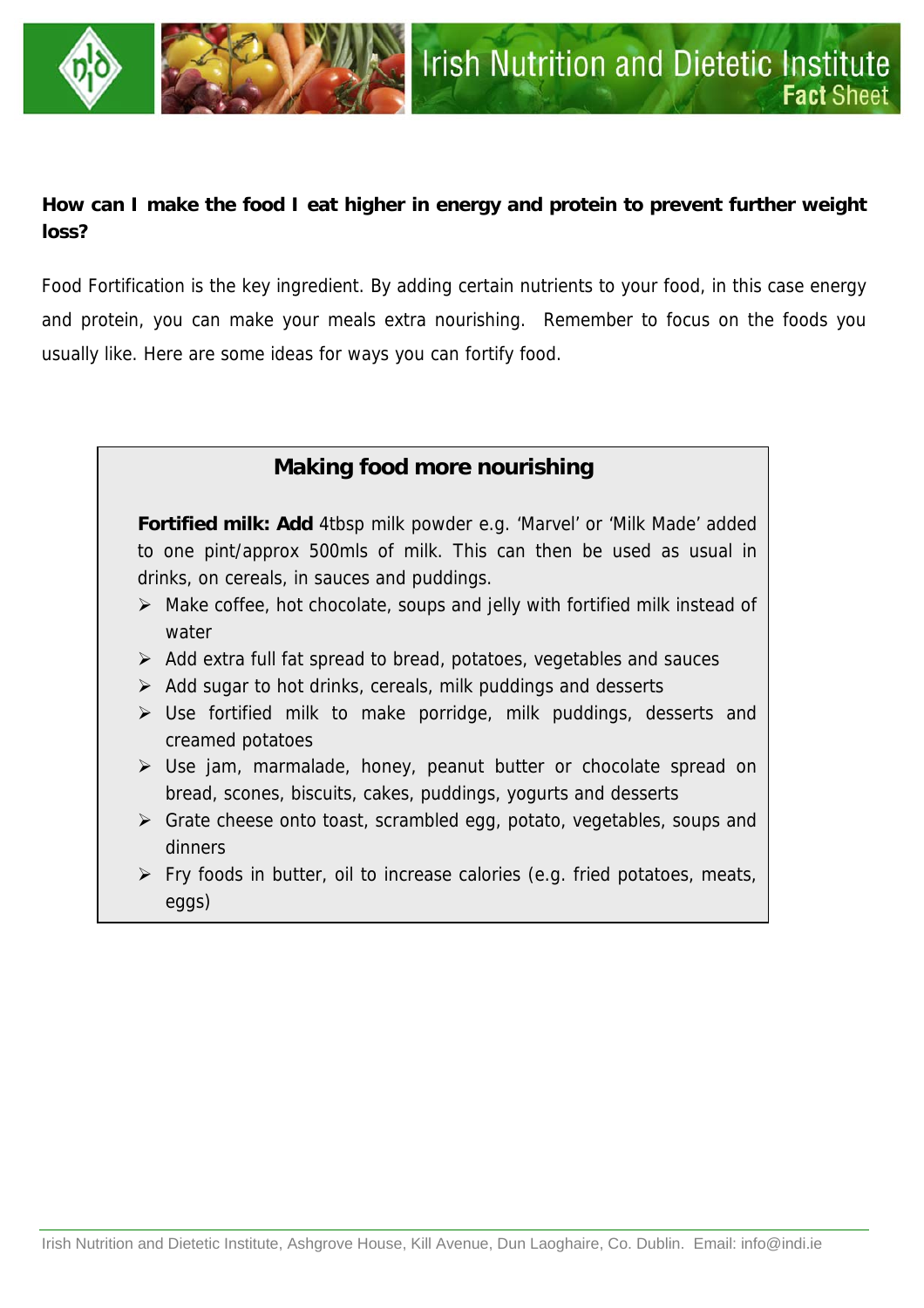



#### **Choose the following as snacks**

- Full fat yogurts/ dessert yogurts/ mousse
- Yogurt/milk based drinks
- Rice pudding / semolina
- Scone with butter and jam
- Breakfast cereal with full fat milk
- Mashed banana with cream and sugar
- Individual ready made puddings
- Crackers and cheese / cream cheese
- Full fat custard
- Chocolate
- **Biscuits**
- Cakes
- Nuts

## **Quick and Easy Meal Ideas**

Sandwiches, fresh or toasted, made with wholemeal or white bread can be nutritious and quick to make.

### **Fillings could include:**

- Egg mayonnaise
- Peanut butter and jam
- Toasted cheese and ham
- Tinned fish e.g. salmon, tuna

You could try sardines on toast or beans on toast as another easy alternative

### **Eggs**

Omelettes, scrambled, poached, boiled or fried. Make sure the eggs are thoroughly cooked, i.e. both yolk and white are hard.

#### **Ready made meals**

Make use of ready prepared foods, convenience foods such as microwavable meals, frozen and tinned foods. They are easy to store and quick to prepare and can provide a nutritious alternative to cooking. Pies, tinned meats, quiches, pizzas, frozen fish and other dishes can be stored for future use and, served with frozen and or tinned peas, beans or sweetcorn,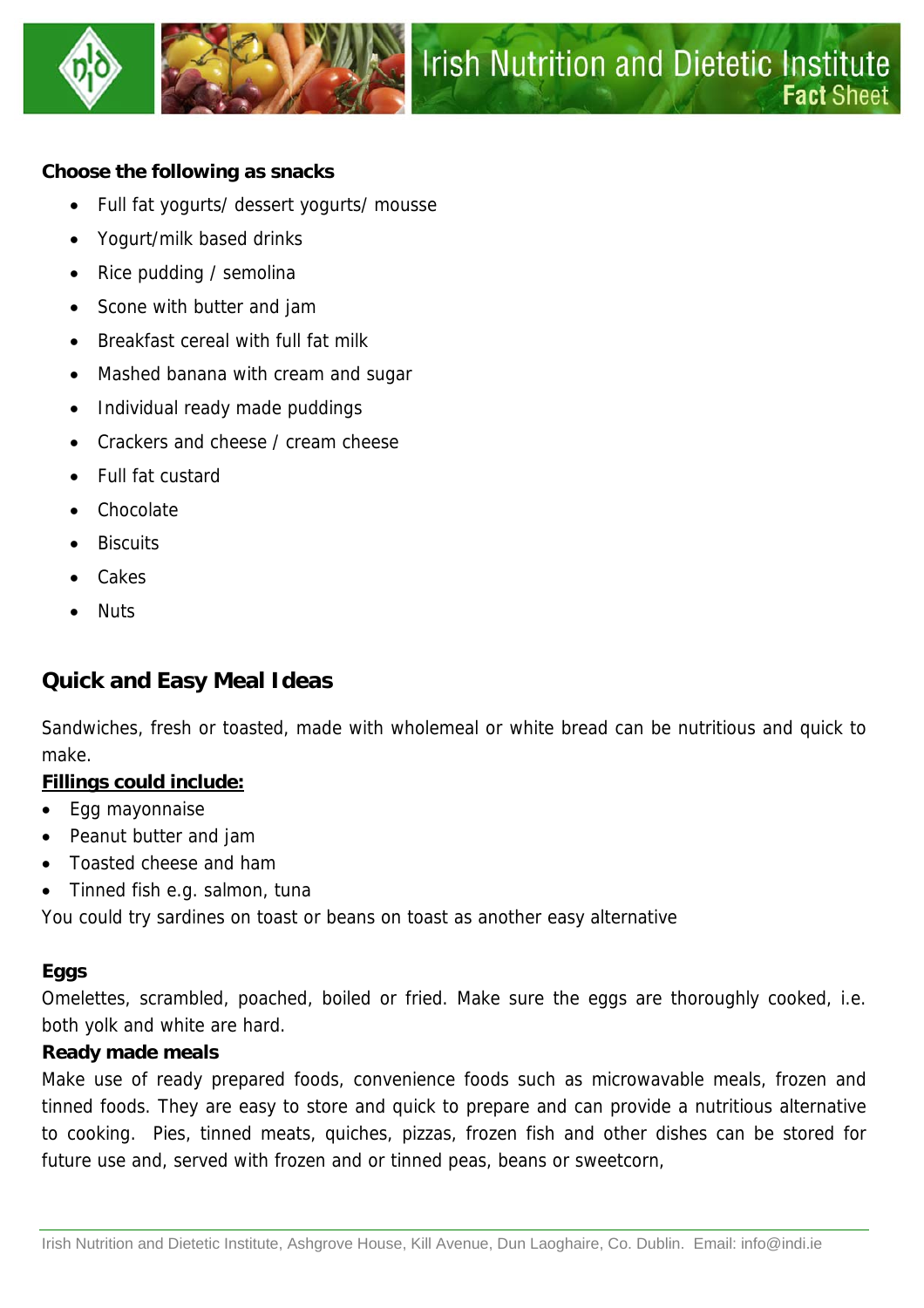

#### **Soups**

Homemade, tinned or packets are quick and easy to prepare, served with bread and full fat spread. Add extra cheese/milk.

#### **Desserts**

\* Make with fortified milk and serve with instant toppings such as tinned custard, evaporated or condensed milk.

- Yoghurt with fresh, stewed or dried fruit, muesli cereal, honey
- Ice cream with fruit, nuts, chocolate, sauces, syrup
- Fresh/tinned fruit or trifle, with custard or other instant topping
- Fruit tart or sponge pudding with custard, cream or syrup
- Instant desserts, e.g. angel delight, crème caramel, instant whip
- Tinned milk puddings, e.g. creamed rice or tapioca served with cream, evaporated or condensed milk, jam, honey or sugar